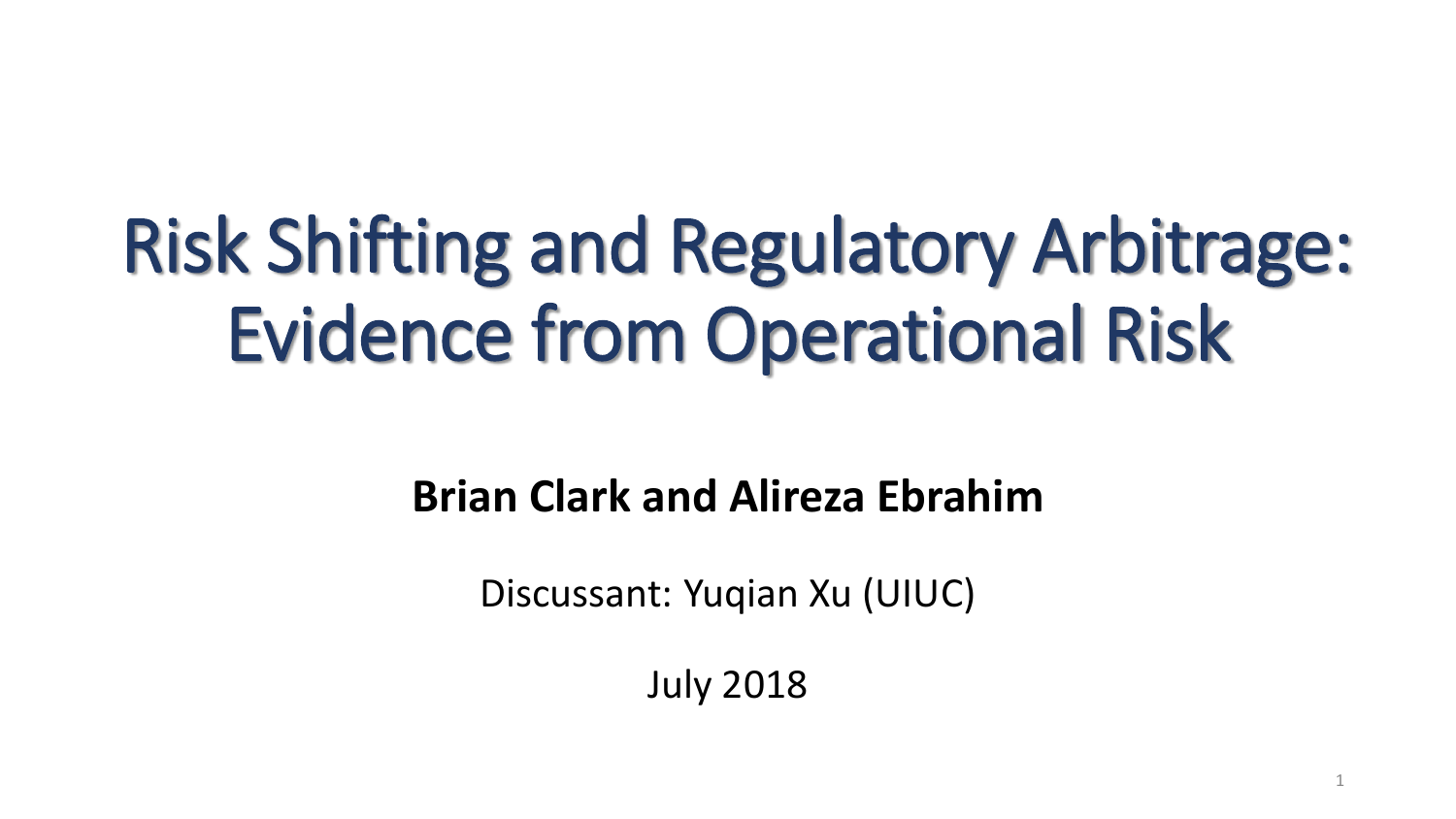### Summary

- Capital constrained banks took on operational risk to shift their risk profiles and effectively engage in regulatory arbitrage.
- Show weaknesses in regulations provide incentives for banks to shift their risks towards less regulated risk type – operational risk.
- Using operational risk as a mechanism for risk arbitrage leads to its rise as a leading risk type.
- Banks operating closer to their regulatory capital minimums exhibit more risk shifting behavior.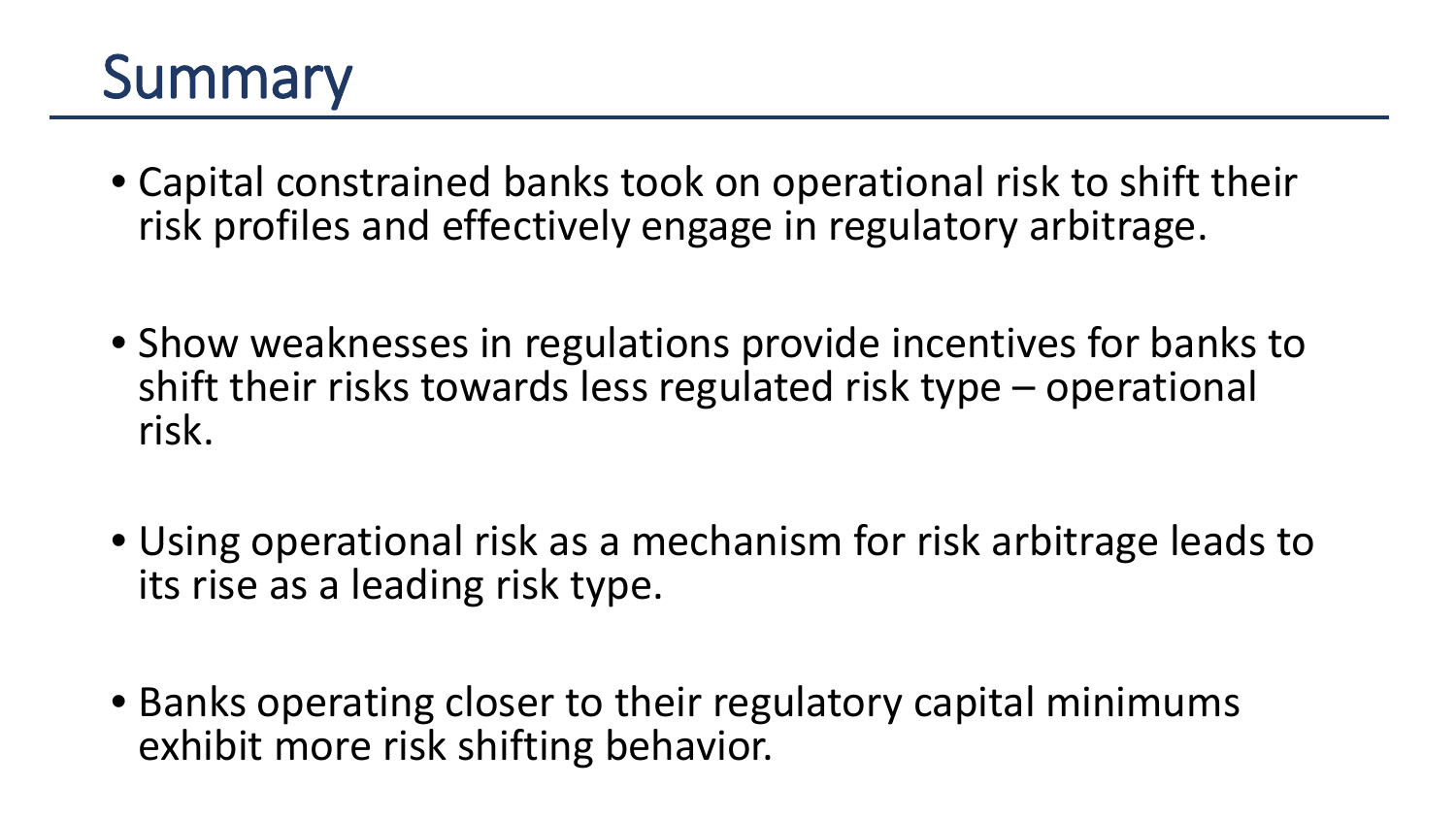#### Data

• Unique data set of operational risk events from large U.S. banks (cross-sectional nature) covering the entire "parallel run" period.

• Detailed information of each loss event: occurrence date, discovery date, and accounting date.

• Representative – 64% of the total commercial banking assets in the U.S. over the sample period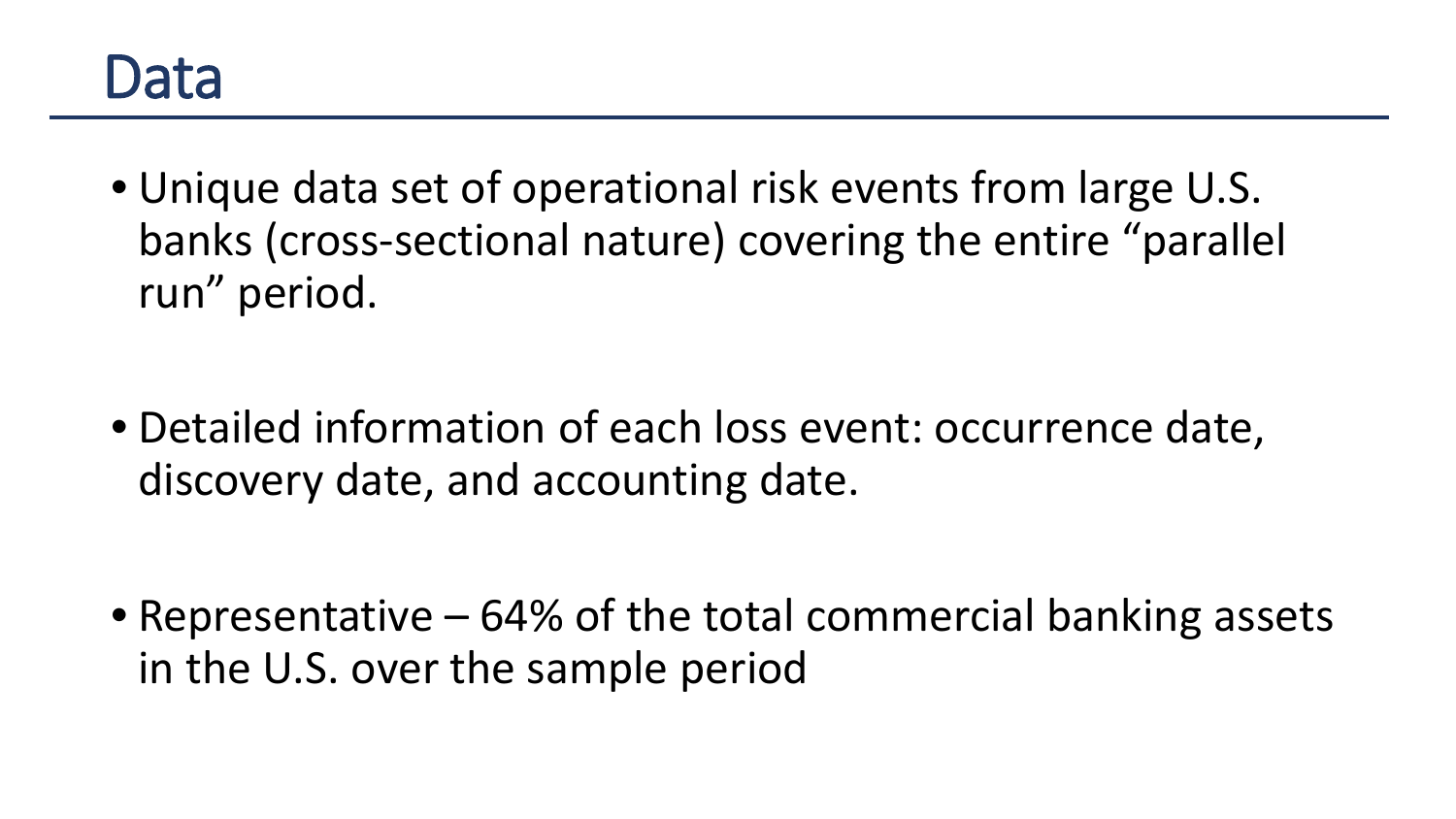$OpsExposure_{it}$  $= \alpha_i + \delta_t + \beta CapitalRatio_{it-1} + \gamma X_{it-1} + \epsilon_{it}$ 

• Two measures of risk exposure: 1) equally weighted 2) cumulative

• Two measures of capital ratio: 1) tier one regulatory capital ratio 2) leverage ratio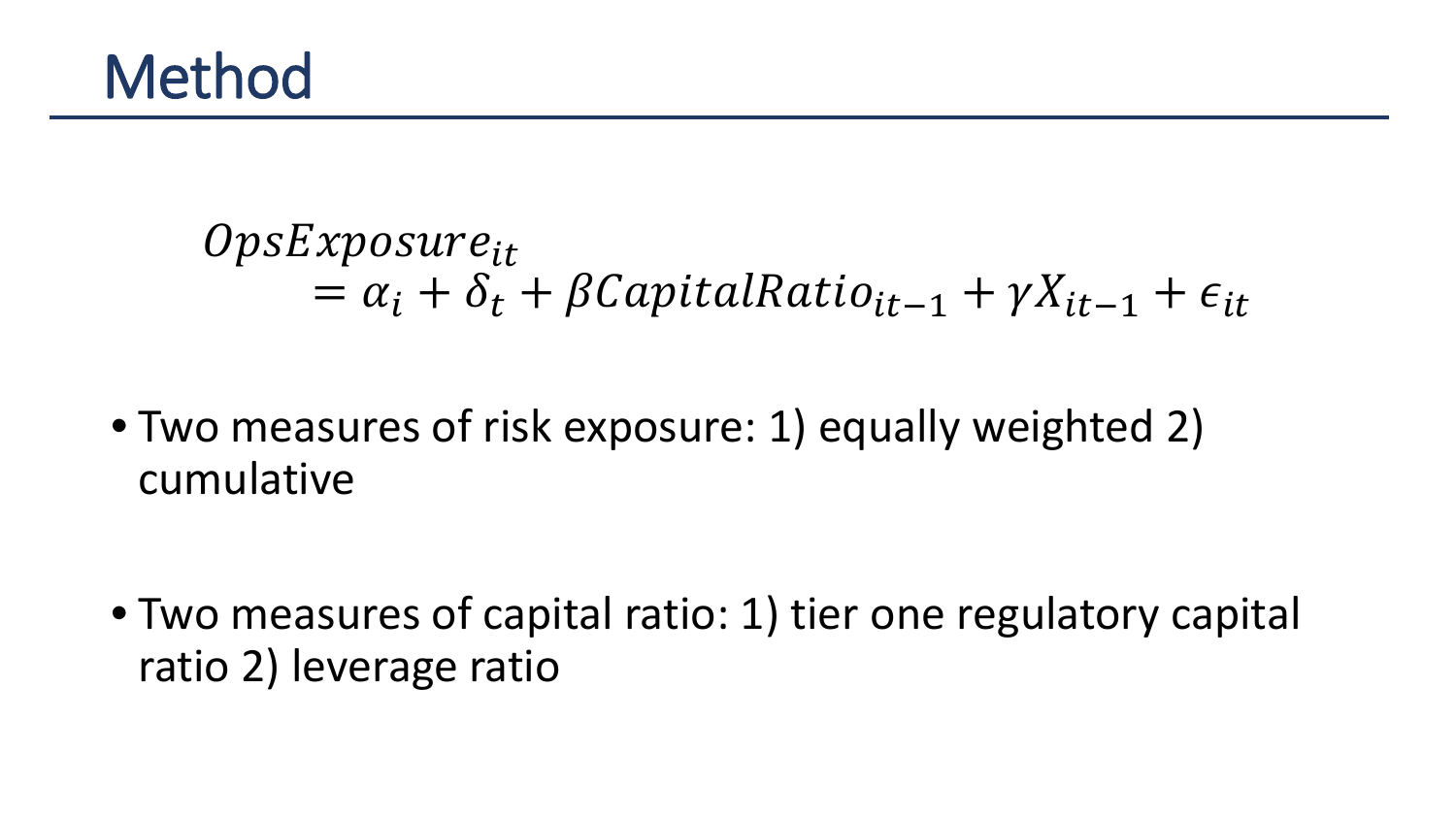• Financial regulation literature – operational risk allows banks to leverage up while still complying with regulations

• Regulatory arbitrage literature – regulatory arbitrage in the banking industry does not necessarily have to involve complex financial instruments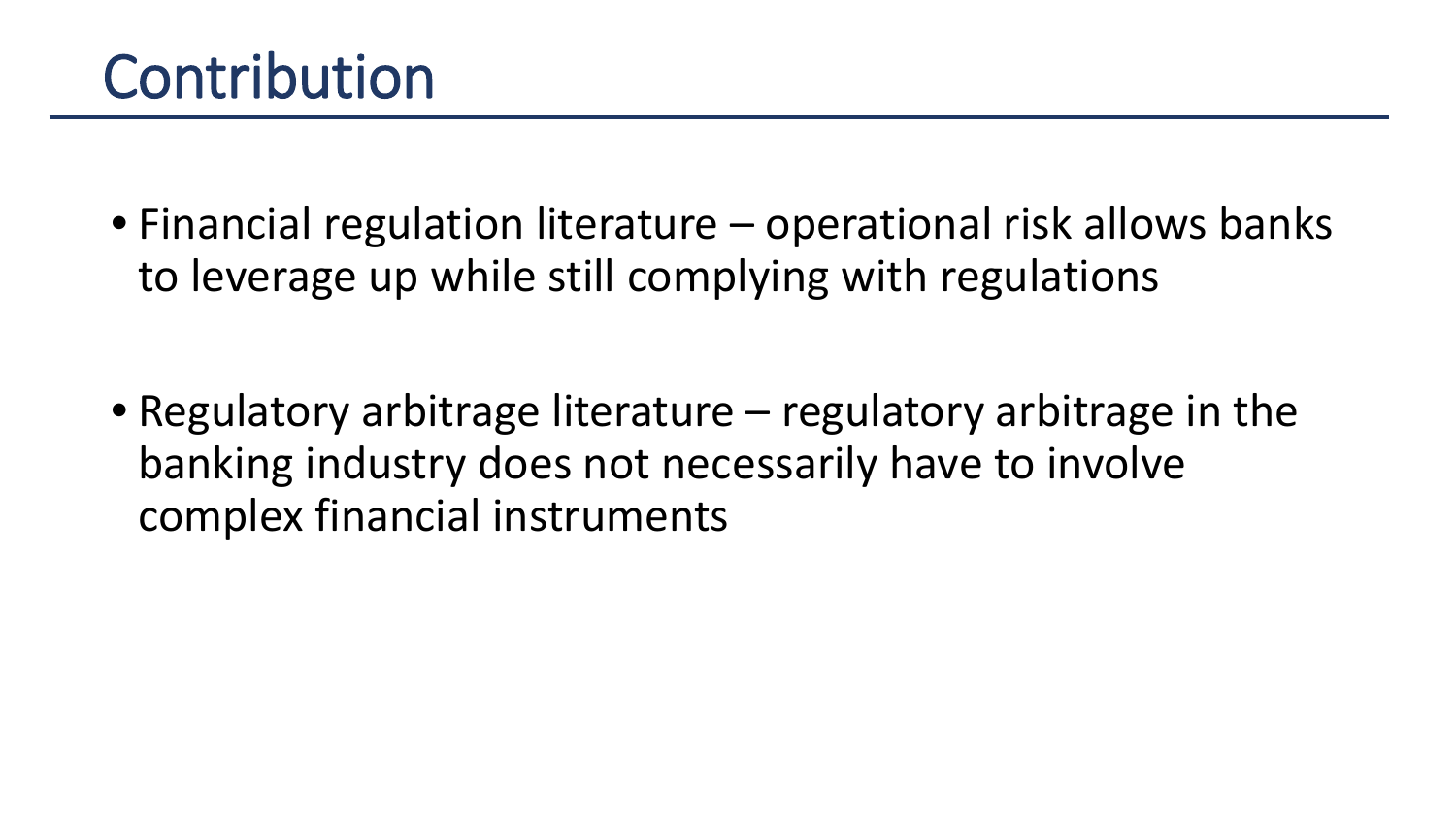## **Highlights**

- An important question 25% of large banks' risk profile
- Operational risk as a mechanism for risk arbitrage -- no need of complicated/innovative financial products/instruments (the paper explains clearly how operational risk acts as a channel to affect the entire economy)
- Considerable amount of mergers and acquisitions manually search for the acquisition date for every loss that was coded as being from an acquisition, and then drop losses whose accounting date is prior to the acquisition
- Very thorough robustness checks from multiple perspectives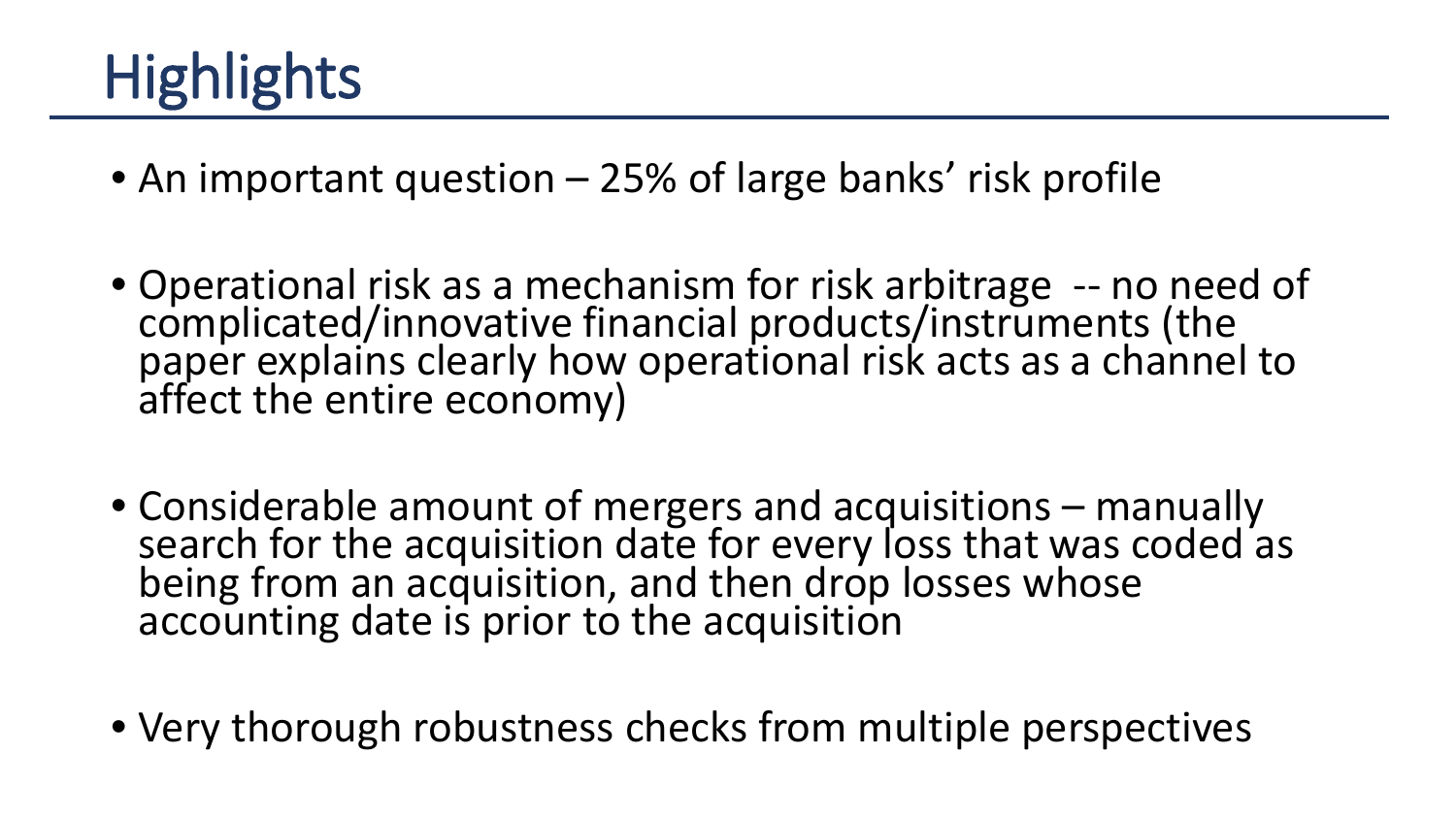### **Suggestions**

• Relationship between risk exposure and capital ratio – complicated behavior issues

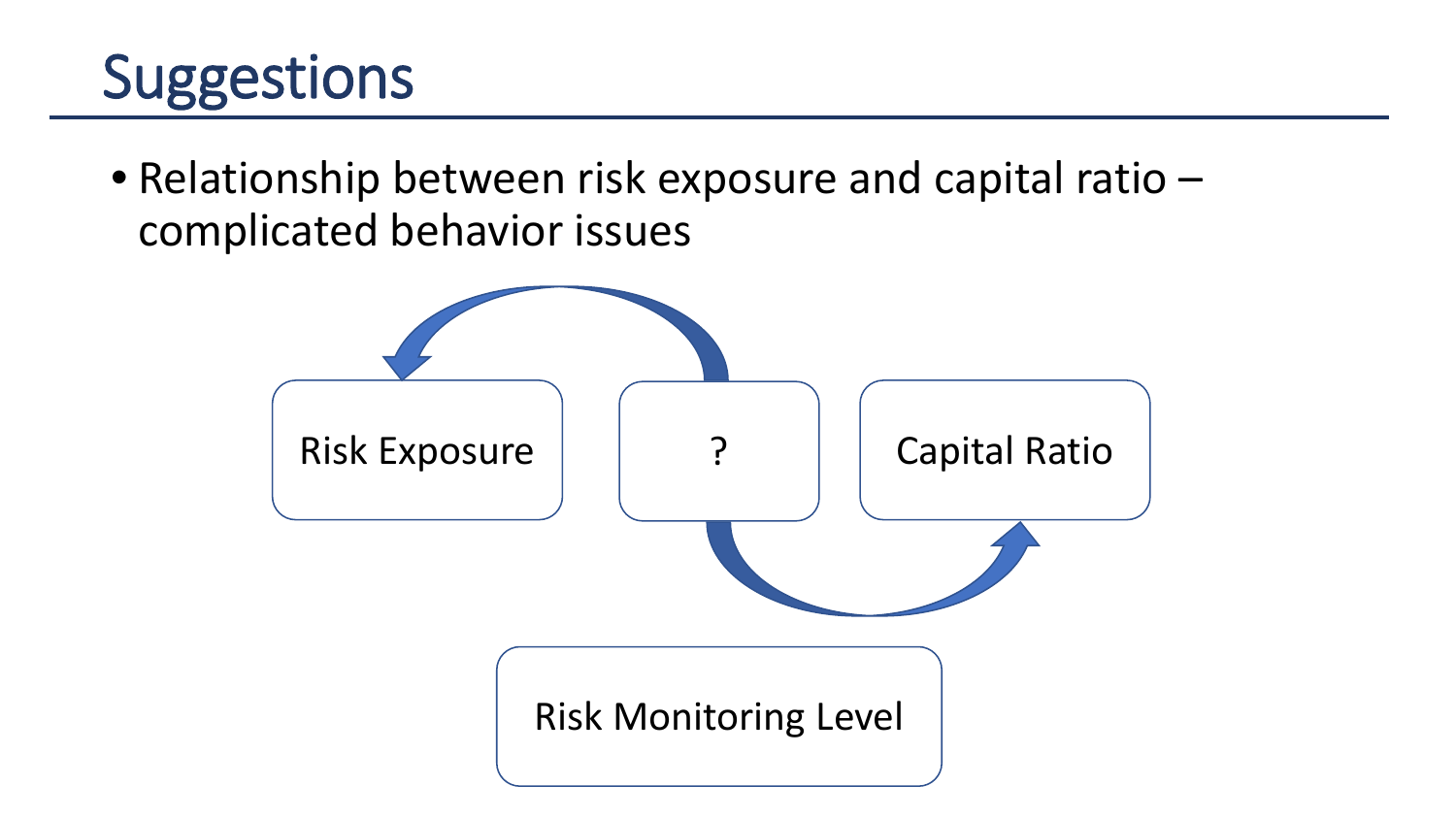### **Suggestions**

- Details of risk events maybe categorize the event types and incorporate some event specific covariates, more detailed explanation on what type of events
- More explanation on control variables in the regression function – features of different banks, cross-sectional data
- Operational risk exposure 1) spread loss event amounts between the loss occurrence and discovery dates (continuous?) 2) assume banks take operational risk as a fixed proportion of total assets (more references?)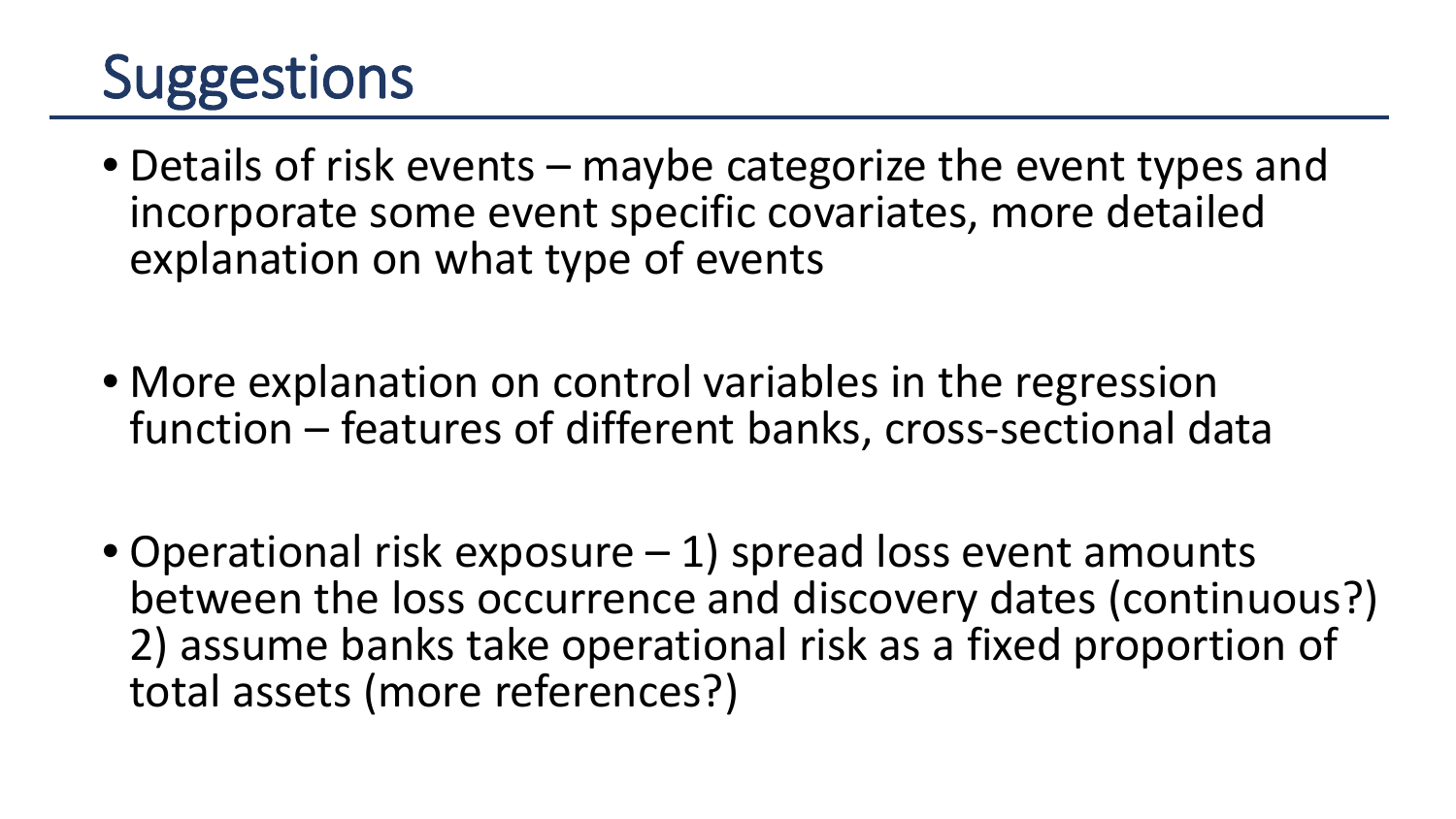### Potential Future Directions

• Internal bank data to study other root causes of operational risk events – combine with bank operations data (workload, employee stress, incentive issues)

• Study the data after 2012 Q4, see whether risk shifting behaviors have been changed

• Look into patterns of time lag between occurrence date and discovery date – combine with other factors to understand the causes of different time lag (how and who)